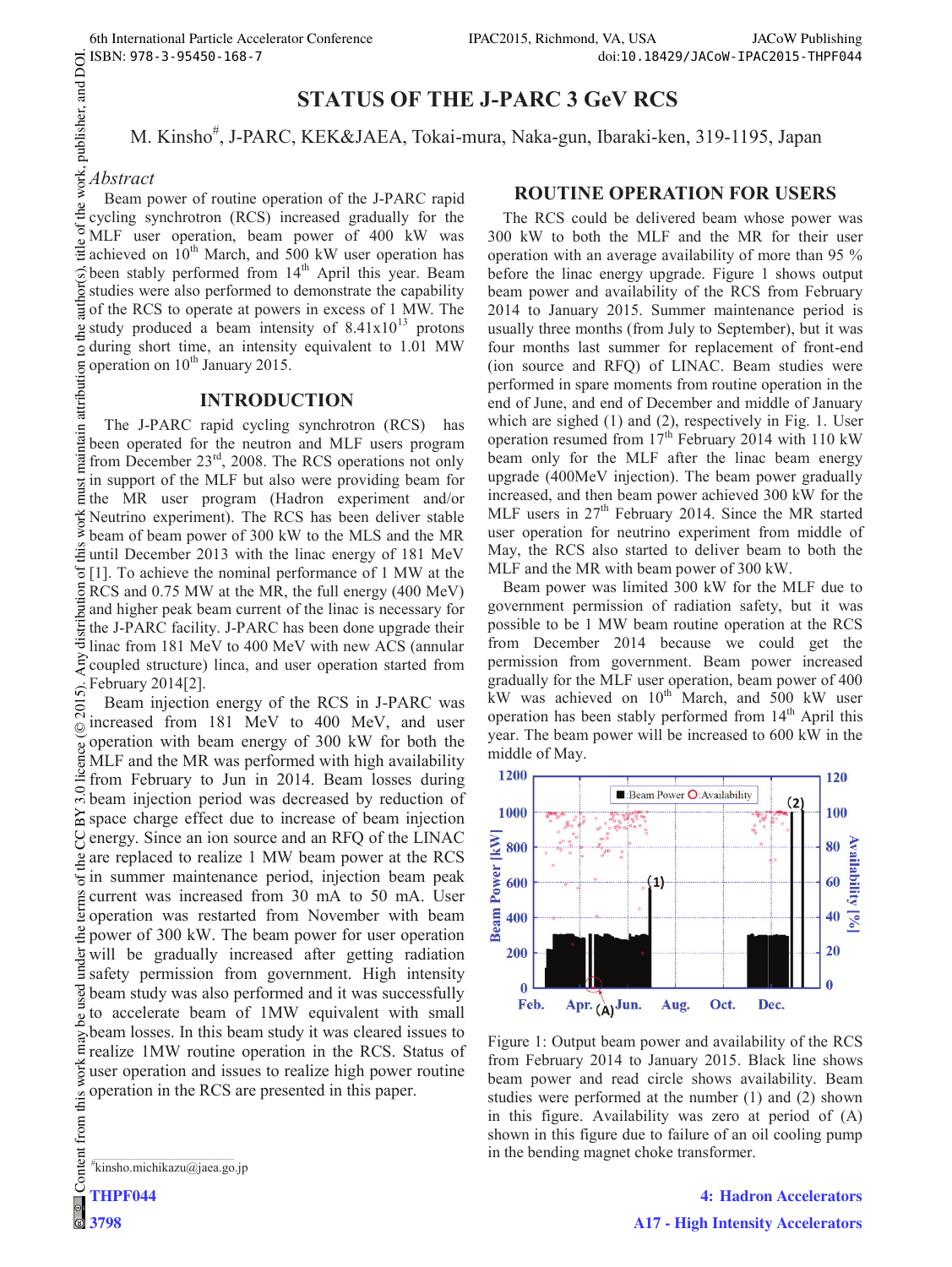The availability of the RCS was not so good before summer maintenance. Mainly two causes of machine troubles, one was failure of an oil cooling pump in the bending magnet choke transformer and down time was about 110 hours, the other was newly installed power supply for injection bump magnets. Total stop time was about 171 hours during one year, and almost 95% was occurred before summer maintenance. After restart of user operation from November, the RCS could be continue to be stable user operation.



Figure 2: Residual does measurement points and new correction magnets installation points at RCS.

(1)100-degree dump, (2)injection branch, (3)1<sup>st</sup> charge exchange foil,  $(4)H^0$  dump, (5)entrance of 1<sup>st</sup> arc at downstream of ring collimator, (6) Dispersion peak point, (7) Dispersion peak point, (8) Extraction septum magnet #3, (9) Dispersion peak point, (10) Dispersion peak point, (11) Dispersion peak point, (12) Dispersion peak point , and QDT1-6 : new correction magnets

The residual dose distributions of the RCS were measured several times during this one year. Residual does measurement points are shown in Fig. 2. These points shown in this figure were that the radiation level was more than  $10 \mu Sv/h$ . These values, typically measured on  $1<sup>st</sup>$  July 2014 and  $1<sup>st</sup>$  April 2015, were summarized in table 1. Three weeks user operation with beam power of 300 kW has been performed and high intensity beam study for two days was done on  $1<sup>st</sup>$  July 2014, and the residual does was measured after four hours from beam stop. Two weeks user operation with beam power of 400 kW beam has been performed from 18<sup>th</sup> March to  $1<sup>st</sup>$  April 2015, and the residual does was measured after four hours from beam stop. All values described in table 1 were residual does measured on contact each device. Residual does of beam dump (measurement point (1)) was very big in spite of temporary use. The reason why such a high activation was use of high residual material (thick nickel, thickness of 10mm) for vacuum window. This window was replaced with low activation material (thin titanium, thickness of 0.3mm). Residual does of the vacuum chamber of the  $1<sup>st</sup>$  charge exchange foil (measurement point (3)) was huge due to neutrons which were produced

#### **4: Hadron Accelerators**

#### **A17 - High Intensity Accelerators**

by the interaction between foil and injection/circulation particles. Since this activation should limit beam power of the RCS, it is key issue to reduce the number of particles pass through the foil.

Table 1: Residual Does Measured on  $1<sup>st</sup>$  July 2014 and  $1<sup>st</sup>$  April 2015

| Measurement<br>point | Residual does on contact $[\mu Sv/h]$ |                  |
|----------------------|---------------------------------------|------------------|
|                      | $1st$ July 2014                       | $1st$ April 2015 |
| (1)                  | 8000                                  | Not measured     |
| (2)                  | 2200                                  | 6000             |
| (3)                  | 3300                                  | 15000            |
| (4)                  | 900                                   | 2100             |
| (5)                  | 170                                   | 1100             |
| (6)                  | 220                                   | 110              |
| (7)                  | 60                                    | 300              |
| (8)                  | <10                                   | 40               |
| (9)                  | $<$ 10                                | 150              |
| (10)                 | <10                                   | 80               |
| (11)                 | <10                                   | 70               |
| (12)                 | < 10                                  | 110              |

## **MAINTENANCE AND IMPROVEMENTS**

Several kinds of maintenance and improvements were performed during maintenance period [3]. The detail of typical progresses and exposure dose during maintenance period are described in this section.

1) Improvement of beam transport line

There was very big residual does near beam dump which was installed in beam transport line used for only the linac beam tuning now as described last section. Since this dump will be used not only for the linac beam tuning but also for shaping of injection beam from the linac to the RCS, we improved beam transport line near the beam dump as shown in Fig. 3. Thick vacuum window was replace with new vacuum window made by thin titanium covered with radiation shield. Rail was newly installed for moving and transporting this vacuum window for maintenance. Current transformer and wire scan monitor were installed to measure beam current and shape with high resolution.

#### 2) Installation of correction quadrupole magnets

It is key issue to reduce the number of particles pass through the foil as described last section. The large transverse painting is one of candidate to realize it. It is difficult the reason why the beta function beating excites various random betatron resonances through a distortion of the lattice super periodicity, making the extra beam loss at present when performing large transverse painting[4]. To correct for the beta function beating

 $\mathop{\rm Content}\nolimits$